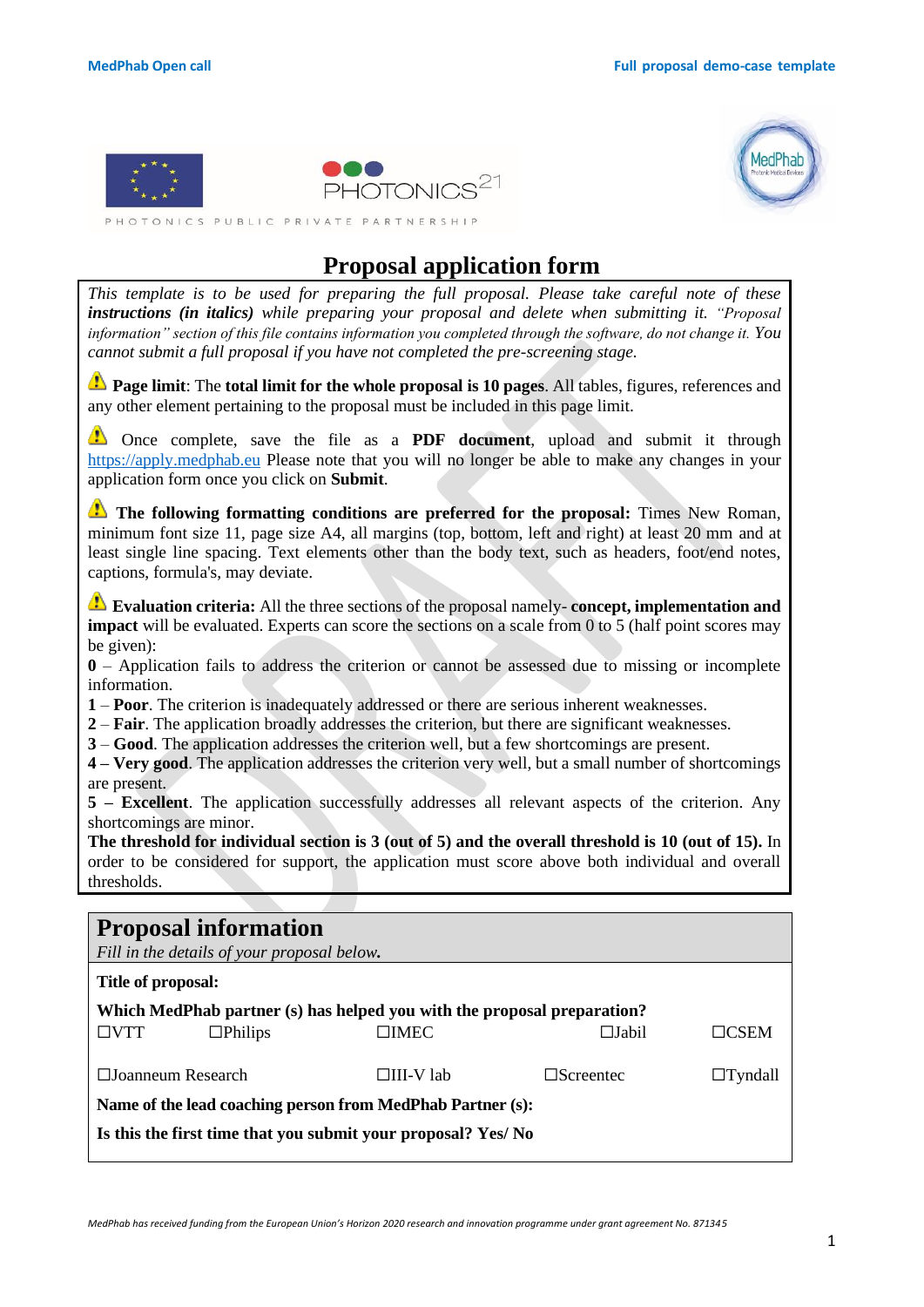### **1. Concept**

*This section should cover how this Demo Case aligns to the MedPhab open call, the business needs, the technological challenge identified and your approach to innovation.*

**Objective:** *Provide a brief overview of the scope/objective of the demo-case and technological challenges to be overcome. Objective should be clear, measurable, realistic and achievable within the duration of the project. If possible quantify the target specifications of the demo-case.*

**Description of the proposed solution:** *Provide a brief description of the final prototype part/demonstrator to be developed in collaboration with MedPhab (including a description of the functionalities, size, etc.). Give an estimate of how it will solve the challenges described above. Please describe the Technology Readiness Level (TRL) positioning of your proposed solution and the change from current state, e.g. from a laboratory verified component (TRL4) to demonstration in relevant environment (TRL6). Also describe the Manufacturing Readiness Level (MRL) positioning of your proposed solution and the change from current state.*

**Alignment with the services provided by MedPhab and the call:** *How do MedPhab services help you solve the challenge described? Describe how this Demo Case integrates photonics-based technologies for medical devices offered by MedPhab into your product development?*

**Regulation, standardization and certification issues** *Which regulatory requirements will be needed during and/or after the implementation of the demo case? Do you own any type of certification? Do you follow Quality Management Systems? Are there any potential ethical issues conceivable? Planning of regulatory compliant production can be included also a task*.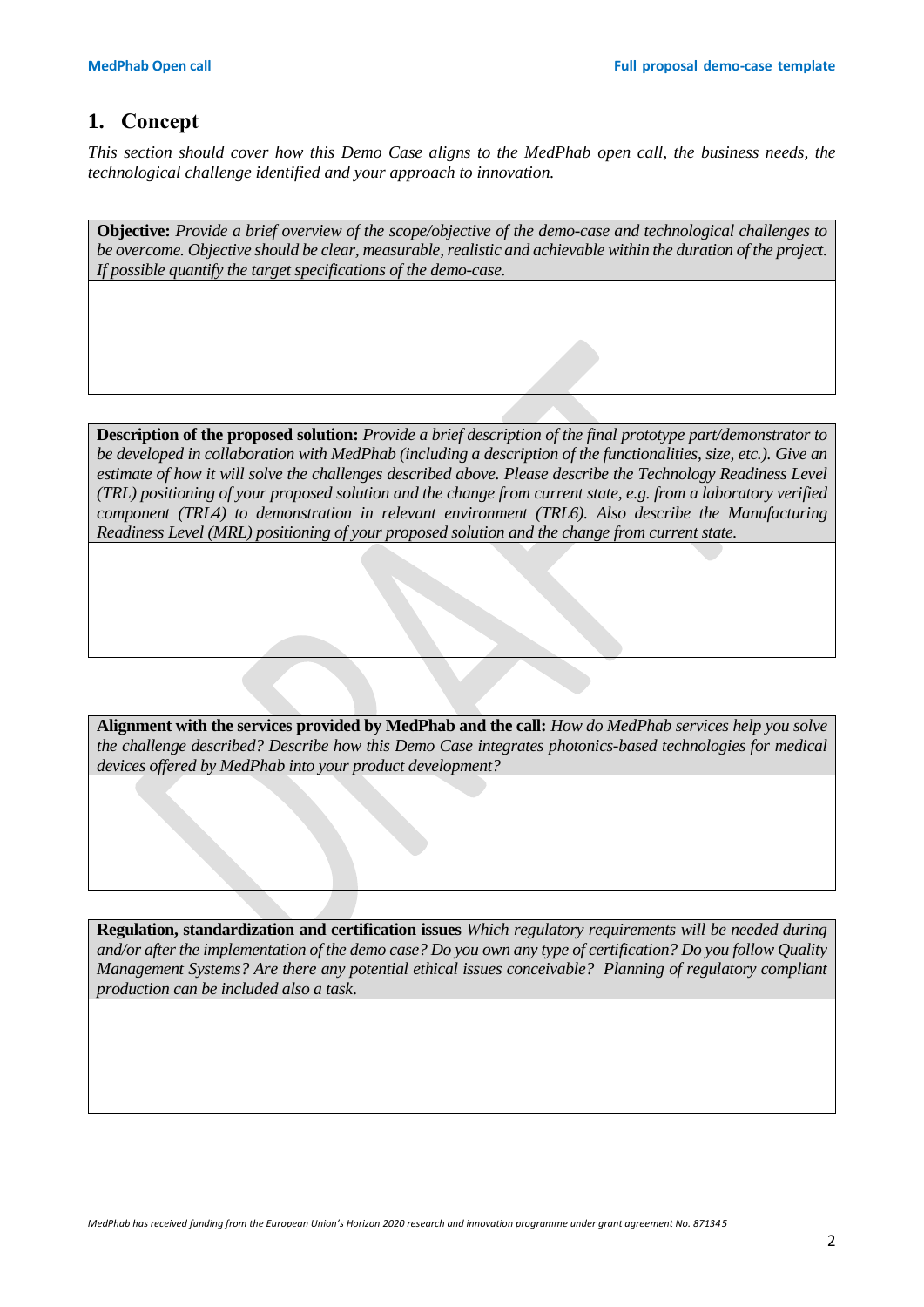# **2. Implementation**

*This section should include a draft outline of work activities, timeline, deliverables, milestones the team involved, any risks identified and their mitigation strategy, IP agreement between the involved parties and budget and planning of resources to be committed for the demo-case.*

**Work plan description:** *Please provide a description of the proposed work plan (key inputs, work packages, deliverables, key milestones and time schedule). Please mention the role played by the company in the tasks [if any].*

| <b>TASK 1.</b>                                                                                                                                                                                                                                                                                                                                             |                                                                                                                                                                                                                                                                 |                                                                                                                       |                 |  |  |  |  |  |
|------------------------------------------------------------------------------------------------------------------------------------------------------------------------------------------------------------------------------------------------------------------------------------------------------------------------------------------------------------|-----------------------------------------------------------------------------------------------------------------------------------------------------------------------------------------------------------------------------------------------------------------|-----------------------------------------------------------------------------------------------------------------------|-----------------|--|--|--|--|--|
|                                                                                                                                                                                                                                                                                                                                                            | <b>Start date</b>                                                                                                                                                                                                                                               |                                                                                                                       | <b>End date</b> |  |  |  |  |  |
| <b>Partners/Company</b><br>involved                                                                                                                                                                                                                                                                                                                        |                                                                                                                                                                                                                                                                 |                                                                                                                       |                 |  |  |  |  |  |
| <b>Person Months</b>                                                                                                                                                                                                                                                                                                                                       |                                                                                                                                                                                                                                                                 |                                                                                                                       |                 |  |  |  |  |  |
| <b>Task description</b>                                                                                                                                                                                                                                                                                                                                    | [Description with clear indication of who does what]                                                                                                                                                                                                            |                                                                                                                       |                 |  |  |  |  |  |
|                                                                                                                                                                                                                                                                                                                                                            |                                                                                                                                                                                                                                                                 |                                                                                                                       |                 |  |  |  |  |  |
|                                                                                                                                                                                                                                                                                                                                                            | (in most cases) or vice versa as the result of the task.                                                                                                                                                                                                        | <b>Key deliverables [D]-</b> This can be a report, hardware or a simulation result delivered by the partner to client |                 |  |  |  |  |  |
| $D-$ ##                                                                                                                                                                                                                                                                                                                                                    |                                                                                                                                                                                                                                                                 |                                                                                                                       |                 |  |  |  |  |  |
| <b>Key</b><br>Milestones[M]                                                                                                                                                                                                                                                                                                                                | List of key expected results to be achieved during the demo-case.<br>These will be part of the feedback report to be submitted to the Evaluation team for<br>monitoring the progress of demo-case.<br>Note that a M can only be scheduled at the end of a Task. |                                                                                                                       |                 |  |  |  |  |  |
|                                                                                                                                                                                                                                                                                                                                                            |                                                                                                                                                                                                                                                                 |                                                                                                                       |                 |  |  |  |  |  |
| <b>Decision Milestone (M)</b> (Optional) – A key intermediate result that is essential to achieve, for the<br>continuation of the demo-case project. The budget to be spent before and after this DM should be stated<br>clearly in the budget planning. This will help the ET in deciding/releasing the budget after the DM from EU<br>demo-case funding. |                                                                                                                                                                                                                                                                 |                                                                                                                       |                 |  |  |  |  |  |
|                                                                                                                                                                                                                                                                                                                                                            | plan of action for the demo-case for evaluation by ET.                                                                                                                                                                                                          | A feedback report to the ET will state if the DM has been achieved or not. If not, why along with an updated          |                 |  |  |  |  |  |

DM-1

 $\triangle$  for every task use the above task table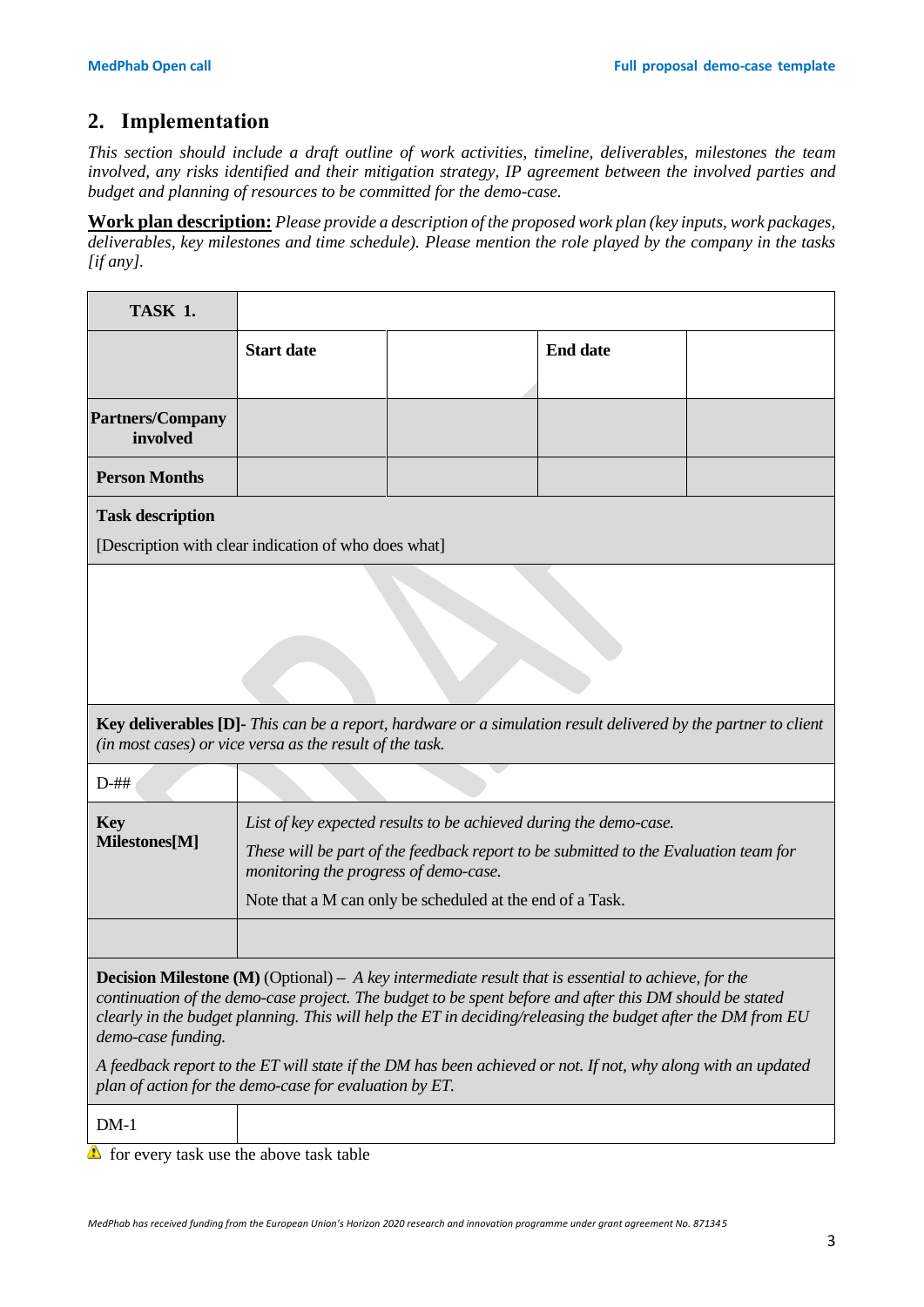**Team:** Include details of the Demo Case delivery team (those who will be specifically required to work on it, including both MedPhab partners and from company side) and their job titles. Also include the details of the Service Delivery Manager (SDM) who will be appointed by MedPhab partner(s) involved to manage the delivery of the Demo case.

**Gantt chart** *Include a Gantt chart showing the timeline of the different tasks, deliverables (D) and key milestones (M). Please use the template below. Task names and schedule are presented as examples.*

| Task | <b>Task name</b>                       |  |      | 4 | 6 | 8 |     |  |      |
|------|----------------------------------------|--|------|---|---|---|-----|--|------|
|      | Specifications and simulations         |  | D, M |   |   |   |     |  |      |
|      | Design for manufacture and prototyping |  |      |   | D |   | D,M |  |      |
|      | Verification                           |  |      |   |   |   |     |  | D, M |
|      | <b>Requlatory topics</b>               |  |      |   |   |   |     |  |      |

**Risk management** *Provide the key technological, business, and managerial risks together with a mitigation strategy.* 

| <b>Description of risk</b> | Task (s) involved | <b>Proposed risk-mitigation</b><br>measures |
|----------------------------|-------------------|---------------------------------------------|
|                            |                   |                                             |
|                            |                   |                                             |
|                            |                   |                                             |
|                            |                   |                                             |

#### **2.1. IPR agreement**

| Background knowledge to be used in the project             |  |
|------------------------------------------------------------|--|
| <b>MedPhab Partner 1</b>                                   |  |
| <b>MedPhab Partner 2</b>                                   |  |
| <b>Company</b>                                             |  |
| Background knowledge excluded from the project             |  |
| <b>MedPhab Partner 1</b>                                   |  |
| <b>MedPhab Partner 2</b>                                   |  |
| <b>Company</b>                                             |  |
| Ownership of foreground knowledge generated in the project |  |
| <b>MedPhab Partner 1</b>                                   |  |
| <b>MedPhab Partner 2</b>                                   |  |
| <b>Company</b>                                             |  |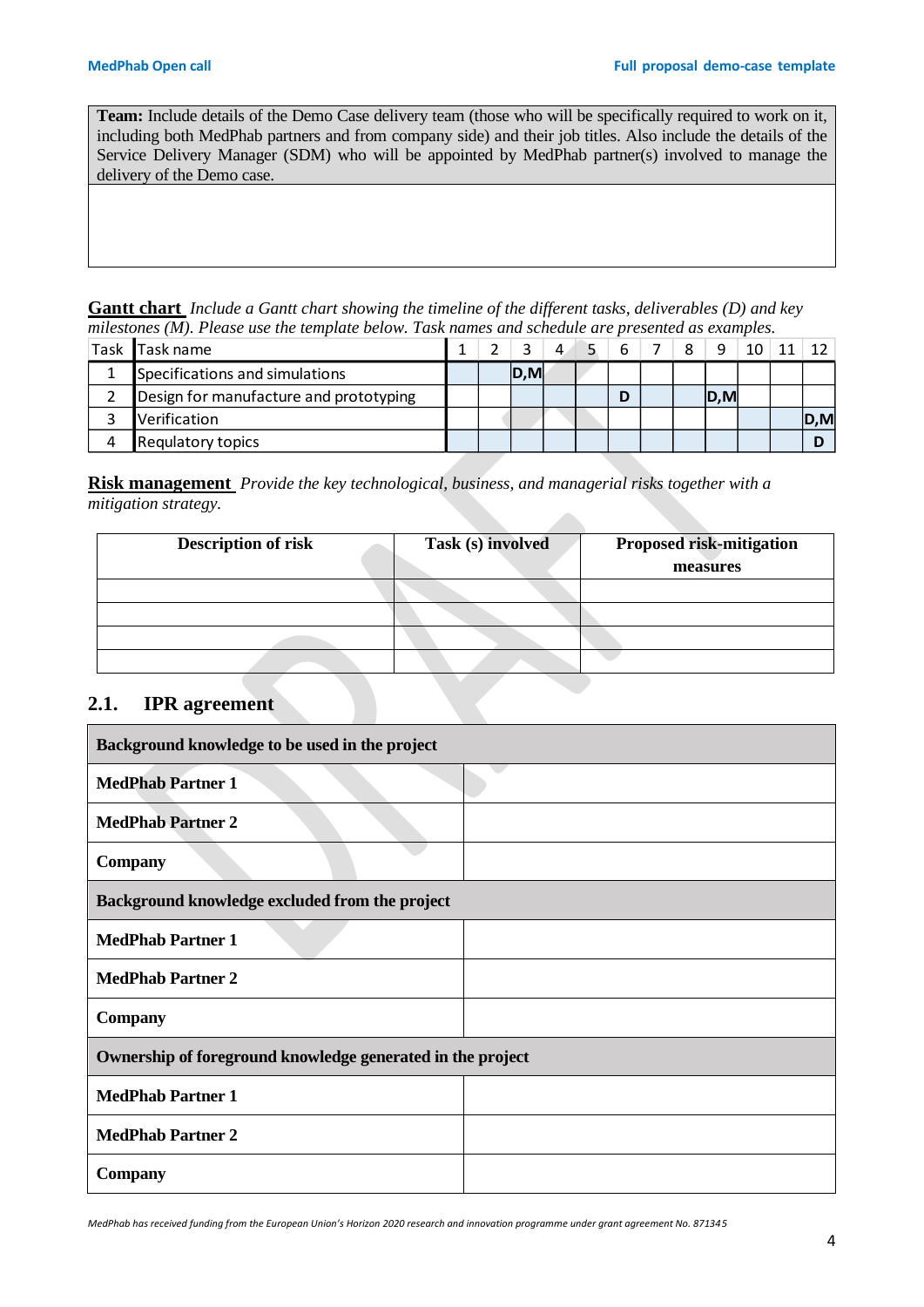### **2.2. Resources to be committed**

*Please provide a brief description of the company and MedPhab resources you will allocate to the project. Provide a budget table (personnel costs, consumables, indirect costs, travel costs).* 

|                                                         | Partner [1] | Partner [2] | Partner $[]$ | Total $[6]$ | Percentage<br>of total<br>cost |
|---------------------------------------------------------|-------------|-------------|--------------|-------------|--------------------------------|
| Number of<br>person<br>months                           |             |             |              |             |                                |
| Personnel costs $\lceil \epsilon \rceil$                |             |             |              |             |                                |
| Other direct costs $\lceil \epsilon \rceil$             |             |             |              |             |                                |
| Indirect costs $[\mathcal{E}]$                          |             |             |              |             |                                |
| Total costs $\lceil \epsilon \rceil$                    |             |             |              |             |                                |
| In-cash<br>contribution from<br>company $[\mathcal{E}]$ |             |             |              |             |                                |
| <b>Contribution from</b><br>MedPhab $[6]$               |             |             |              |             |                                |

|        | Company contribution in-kind |  |
|--------|------------------------------|--|
|        | person months                |  |
| Task # |                              |  |
| Task # |                              |  |
| Total  |                              |  |

## **3. Impact**

*This section describes the key outcomes of your Demo Case and the impact that your innovative product / series of products will have on the market. How do you propose to grow your business and increase your productivity into the long term as a result of the Demo Case?*

**Commercialization and competitiveness:** *How does the company plan to commercialize this innovation and bring the product to market? Describe how your final product will be competitive in the market.*

**Impact of MedPhab:** *Describe the importance of MedPhab services. How MedPhab services can accelerate the product development and reduce the costs?*